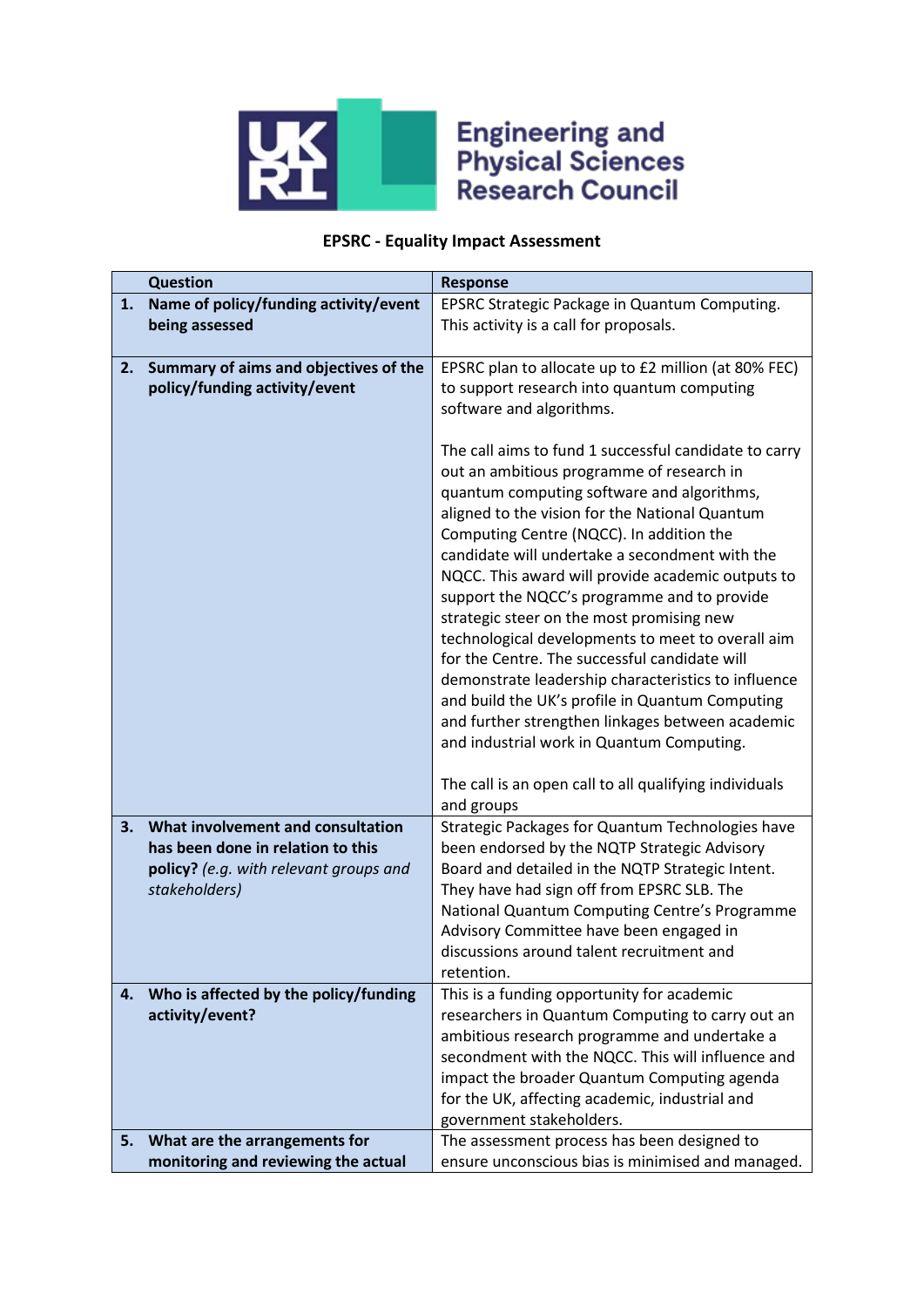| impact of the policy/funding | All panel members will receive an unconscious bias                                                                                                                   |  |
|------------------------------|----------------------------------------------------------------------------------------------------------------------------------------------------------------------|--|
| activity/event?              | briefing.                                                                                                                                                            |  |
|                              | The award will be subject to a mid-term review and<br>updates will be provided to the National Quantum<br><b>Computing Centre's Programme Advisory</b><br>Committee. |  |

As a funder of research, EPSRC remains committed to attracting the best potential researchers from a diverse population into research careers. For policy changes, funding activities and events EPSRC will aim to:

- Select venues that are accessible and where possible accommodate any specific requirement in our planning and organisation of an initiative to support wider participation. This includes for applicants, reviewers, panel members and staff. Included in the interview invitation letter is a request for any access issues to be notified.
- All participants in the process are asked to inform staff if they have any additional needs to enable attendance or participation.
- Offer support for people with caring responsibilities, further details are available [here.](https://epsrc.ukri.org/funding/applicationprocess/basics/caringresponsibilities/)
- Clearly communicate the timeline and key milestones for funding activities, advertise these widely to reach the largest possible audience.
- Support and encourage panel members to follow best practice in taking positive steps to safeguard funding decisions. Staff will work closely with the Panel Chair(s) to agree approaches that are designed to minimize opportunities for bias and improve transparency of the decision-making process. This includes managing environmental conditions, such as providing appropriate breaks.
- Support flexible working of stakeholders.
- Ensure diversity of peer review assessment and interview panels. Staff will adhere to a mixed panel policy and endeavour to achieve the minimum 30% for the underrepresented gender on the panel.
- Abide by the principles of peer review
- Provide EPSRC staff with tailored unconscious bias training for Peer Review processes and clear guidance for assessors.
- Handle personal sensitive information in compliance with General Data Protection Regulation 2018.

| <b>Protected</b><br><b>Characteristic Group</b> | Is there a potential<br>for positive or<br>negative impact? | Please explain and<br>give examples of any<br>evidence/data used                                                      | <b>Action to address</b><br>negative impact (e.g.<br>adjustment to the<br>policy)                                                                    |
|-------------------------------------------------|-------------------------------------------------------------|-----------------------------------------------------------------------------------------------------------------------|------------------------------------------------------------------------------------------------------------------------------------------------------|
| <b>Disability</b>                               | None identified                                             |                                                                                                                       |                                                                                                                                                      |
| <b>Gender reassignment</b>                      | None identified                                             |                                                                                                                       |                                                                                                                                                      |
| <b>Marriage or civil</b><br>partnership         | None identified                                             |                                                                                                                       |                                                                                                                                                      |
| <b>Pregnancy and</b><br>maternity               | Potentially negative                                        | Potential applicants<br>currently on maternity<br>leave or with caring<br>responsibilities may be<br>unable to apply. | We have extended the<br>time that the call is<br>open for<br>Reimbursement of<br>additional childcare<br>costs if required and<br>flexibility around |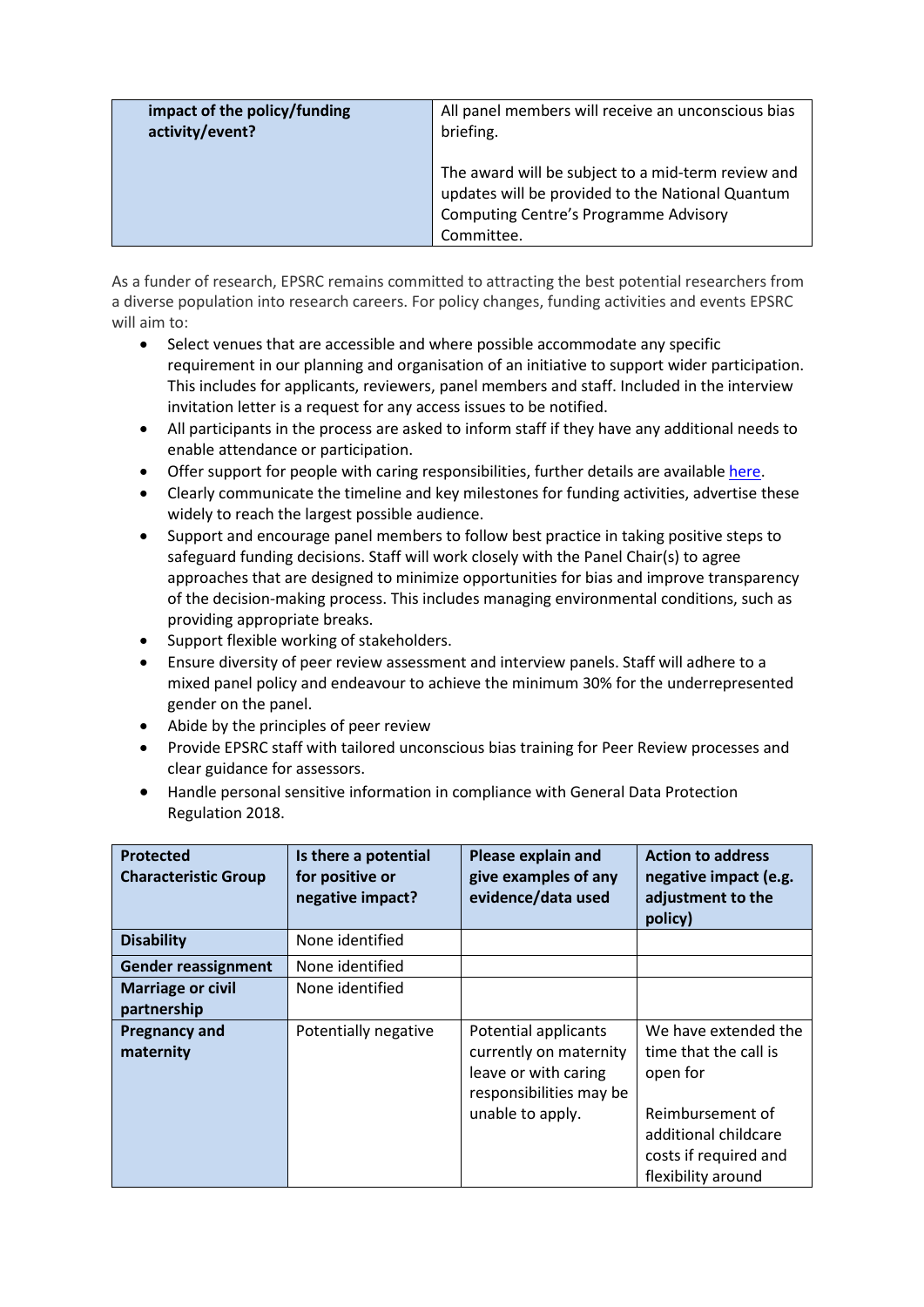|                                                                                |                      | meeting timings to<br>allow for any caring<br>responsibilities we are<br>made aware of on a<br>case-by-case basis                                                                                                                                              |
|--------------------------------------------------------------------------------|----------------------|----------------------------------------------------------------------------------------------------------------------------------------------------------------------------------------------------------------------------------------------------------------|
| Race                                                                           | None identified      |                                                                                                                                                                                                                                                                |
| <b>Religion or belief</b>                                                      | None identified      | We have tried to<br>avoid major religious<br>holidays when setting<br>dates. All panel<br>members will be<br>asked to highlight any<br>personal<br>circumstances that<br>may affect their ability<br>to participate and how<br>this can be<br>accommodated.    |
| <b>Sexual orientation</b>                                                      | None identified      |                                                                                                                                                                                                                                                                |
| Sex (gender)                                                                   | Potentially negative | In line with EPSRC<br>policies, the<br>assessment panel will<br>be mixed gender.                                                                                                                                                                               |
| Age                                                                            | Potentially negative | Unconscious bias<br>briefing will be given<br>as part of the panel<br>guidance and panel<br>presentation. EPSRC<br>presence at<br>assessment meetings<br>and during interviews<br>acts as an additional<br>assurance to help<br>ensure unbiased peer<br>review |
| <b>Additional aspects</b><br>(not covered by a<br>protected<br>characteristic) | Potentially negative |                                                                                                                                                                                                                                                                |